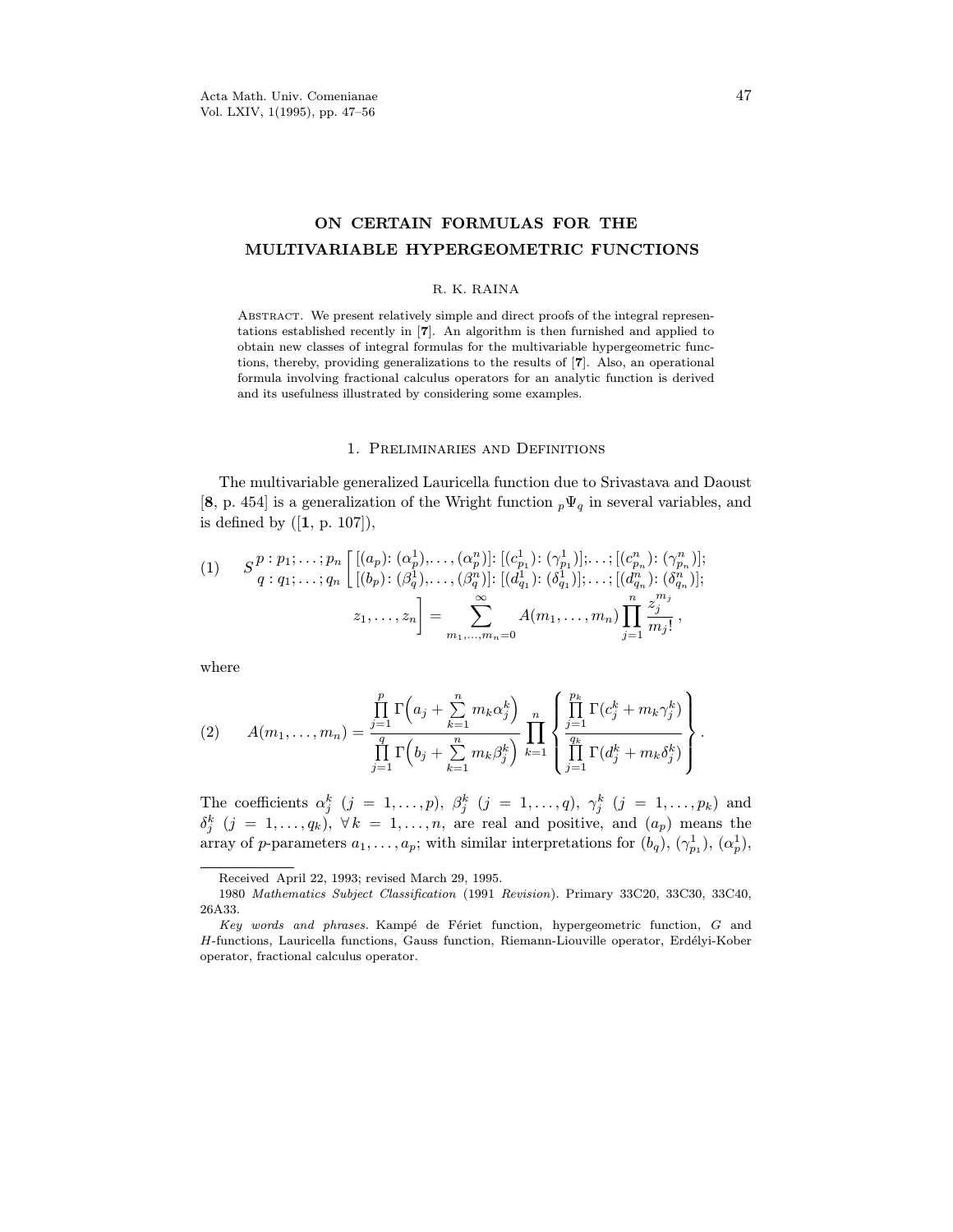$\sum_{i=1}^{\infty}$  and  $\sum_{i=1}^{\infty}$  (a) denotes the usual Pochhammer symbol. For the usual  $\sum_{i=1}^{\infty}$  $p_1$  precise conditions under which the multiple series (1) converges absolutely, see

. <sub>[99]</sub>. 177–157–158].<br>The sensualist The generalized hypergeometric function is defined by

(3) 
$$
{}_{p}F_{q}\left[\begin{array}{c} (a)_{p};\\ (b_{q}); \end{array}z\right]=\sum_{m=1}^{\infty}\frac{\prod\limits_{j=1}^{p}(a_{j})_{m}}{\prod\limits_{j=1}^{q}(b_{j})_{m}}\frac{z^{m}}{m!},
$$

for  $p \leq q+1$  (cf. [10, p. 42]), and its generalization known as the Wright's hypergeometric function  $_p\Psi_g$  [10, p. 50] is defined by

(4) 
$$
{}_{p}\Psi_{q}\left[\begin{array}{cc} (a_{1},\alpha_{1}),\ldots,(a_{p},\alpha_{p});\\ (b_{1},\beta_{1}),\ldots,(b_{q},\beta_{q}); \end{array}z\right]=\sum_{m=0}^{\infty}\frac{\prod\limits_{j=1}^{p}\Gamma(a_{j}+\alpha_{j}m)}{\prod\limits_{j=1}^{q}\Gamma(b_{j}+\beta_{j}m)}\frac{z^{m}}{m!},
$$

where  $1 + \sum_{j=1}^{q} \beta_j - \sum_{j=1}^{p} \alpha_j \ge 0$ ,  $\alpha_j$   $(j = 1, ..., p)$  and  $\beta_j$   $(j = 1, ..., q)$  are

positive real numbers.<br>The Ferr's II functi  $T_{\rm eff}$  H-function is defined by

(5) 
$$
H_{p,q}^{m,n}[z] = H_{p,q}^{m,n}\left[z \mid \frac{\{a_p, \alpha_p\}}{\{b_q, \beta_q\}}\right] = (2\pi i)^{-1} \int_L \theta(s) z^{-s} ds,
$$

where

(6) 
$$
\theta(s) = \frac{\prod\limits_{j=1}^{m} \Gamma(b_j + \beta_j s) \prod\limits_{j=1}^{n} \Gamma(1 - a_j - \alpha_j s)}{\prod\limits_{j=m+1}^{q} \Gamma(1 - b_j - \beta_j s) \prod\limits_{j=n+1}^{p} \Gamma(a_j + \alpha_j s)},
$$

where  $\{a_p, \alpha_p\}$  abbreviates the *p*-parameters  $(a_1, \alpha_1), \ldots, (a_p, \alpha_p)$ . We refer to [3, p. 626] (see also [10, p. 49]) for the details regarding the type of the contour *L*, and the conditions of existence of the *H*-function. If  $\alpha_j = 1$   $(j = 1, \ldots, p)$  and  $a = 1$  ( $i = 1, ..., n$ ) in (5), then we have the relation.  $\mathcal{S}_{j}$  =  $\mathcal{J}$  =, ...,  $\mathbf{q}_{j}$  in (5), then we have the relations

$$
H_{p,q}^{m,n}\left[z \mid \{a_p,1\}\right] = G_{p,q}^{m,n}(z),
$$

where the G-function is the familiar Meijer's G-function  $([3, p. 617])$ .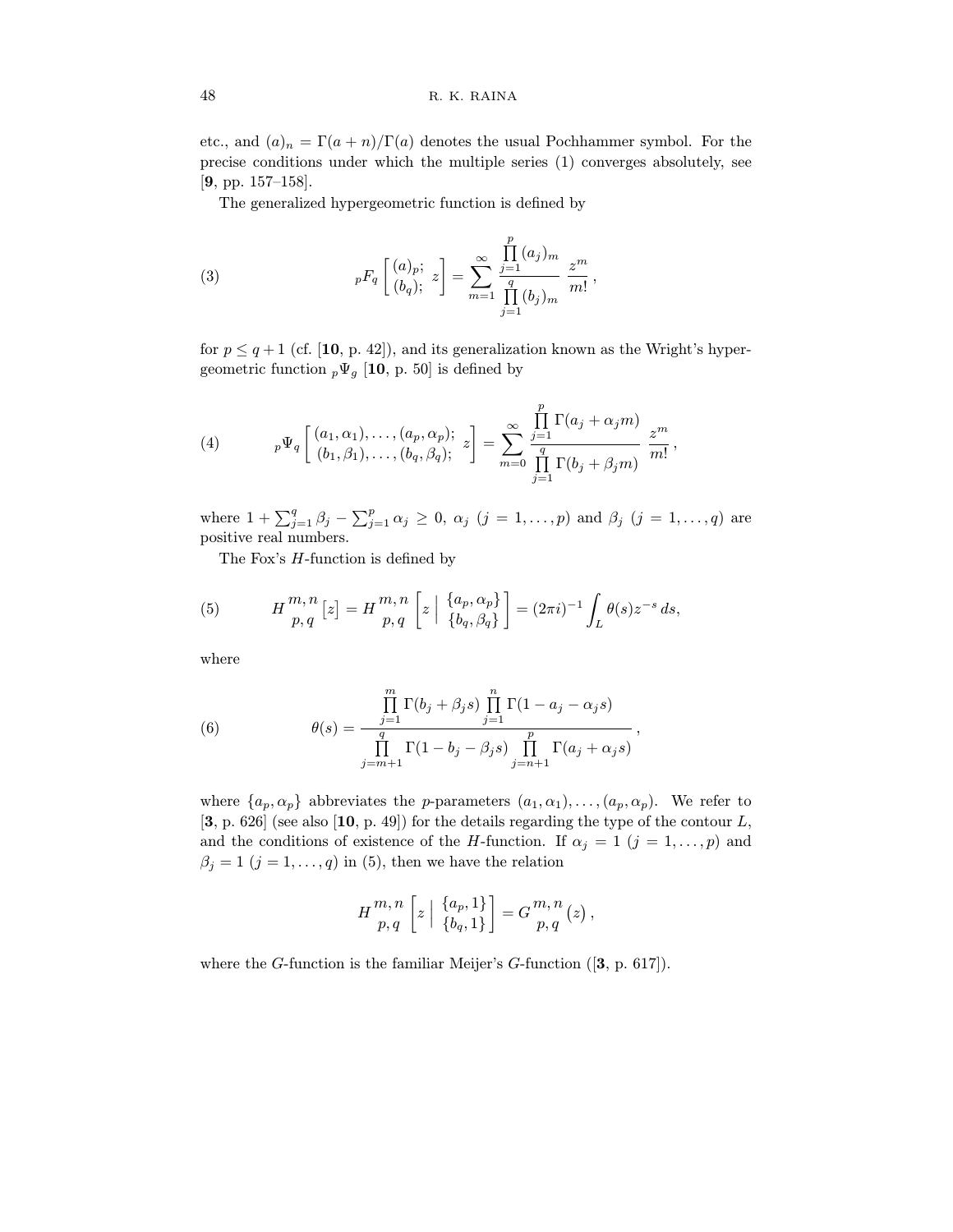In their paper, saigo and Tuan [7] established two integers representations for the generalized Kamp $\sum_{i=1}^n$  and  $\sum_{i=1}^n$  and  $\sum_{i=1}^n$  and  $\sum_{i=1}^n$ 

(7) 
$$
F_{q: q_1; \dots; q_n}^{p: p_1; \dots; p_n} \left[ (a_p) : (c_{p_1}^1); \dots; (c_{p_n}^n); x_1, \dots, x_n \right]
$$

$$
= \prod_{k=1}^n \left\{ \prod_{j=1}^{q_k} \Gamma(d_j^k) \right\} \int_0^\infty \dots \int_0^\infty {}_pF_q \left[ (a_p); x_1 t_1 + \dots + x_n t_n \right]
$$

$$
\times \prod_{k=1}^n \left\{ G_{q_k, p_k}^{p_k, 0} \left( t_k \mid {d_{q_k}^k \choose d_{q_k}} \right) \right\} \frac{dt_1 \dots dt_n}{t_1 \dots t_n},
$$

where  $p \le q + 1$ ,  $p_k \ge q_k$   $(k = 1, ..., n)$ ; and the one-dimensional representation by  $\ddot{\phantom{0}}$ 

(8) 
$$
F_{q: q_1; \ldots; q_n}^{p: p_1; \ldots; p_n} \left[ \begin{array}{c} (a_p) : (c_{p_1}^1); \ldots; (c_{p_n}^n); \\ (b_q) : (d_{q_1}^1); \ldots; (d_{q_n}^n); \end{array} x_1, \ldots, x_n \right]
$$

$$
= \frac{\prod_{j=1}^q \Gamma(b_j)}{\prod_{j=1}^p \Gamma(a_j)} \int_0^\infty G_{q, p}^{p, 0} \left( t \mid \begin{array}{c} (b_q) \\ (a_p) \end{array} \right) \prod_{k=1}^n \left\{ p_k F_{q_k} \left[ \begin{array}{c} (c_{p_k}^k); \\ (d_{q_k}^k); \end{array} x_k t \right] \right\} \frac{dt}{t},
$$

where  $p \ge q$ ,  $p_k \le q_k + 1$   $(k = 1, ..., n)$ .<br>The formulas (7) and (8) are derived in a rather longish manner by reverting  $\frac{1}{\sqrt{2}}$  are derived in a rather than  $\frac{1}{\sqrt{2}}$  and  $\frac{1}{\sqrt{2}}$  and  $\frac{1}{\sqrt{2}}$  rather the Depetrol to the analysis of Mellin transform (and its inverse) and invoking the Parseval

theorem in the process.<br>This paper has two parts. First we derive direct (alternative) proofs of (7) and  $(8)$ , and then furnish a simple straightforward algorithm which is applied in deriving more general classes of integral formulas than  $(7)$  and  $(8)$  for the multivariable hypergeometric functions. The second part of this paper gives an operational formula (eqn.  $(22)$  below) involving the fractional calculus operator of Saigo (see, e.g.,  $\mathfrak{b}$ ) and  $\mathfrak{b}$ ) for an analytic function, and some examples are  $\alpha$  satisfies  $\beta$ ,  $\beta$ ,  $\beta$ ,  $\beta$ ,  $\beta$ ,  $\beta$ ,  $\beta$ ,  $\beta$ ,  $\beta$ ,  $\beta$ ,  $\beta$ ,  $\beta$ ,  $\beta$ ,  $\beta$ ,  $\beta$ ,  $\beta$ ,  $\beta$ ,  $\beta$ ,  $\beta$ ,  $\beta$ ,  $\beta$ ,  $\beta$ ,  $\beta$ ,  $\beta$ ,  $\beta$ ,  $\beta$ ,  $\beta$ ,  $\beta$ ,  $\beta$ ,  $\beta$ ,  $\beta$ ,  $\beta$ ,  $\beta$ ,  $\beta$ ,  $\$ deduced illustrating the applications.

### 3. Direct Proofs of (7) and (8)

 $\sum_{i=1}^{\infty}$  function on the right side of (7) in terms of the defining  $s \leftarrow \left(1,0, \frac{1}{2}\right)$ 

(9) 
$$
\sum_{m_1,\dots,m_n=0}^{\infty} \phi(m_1+\dots+m_n) \frac{x_1^{m_1}}{m_1!} \dots \frac{x_n^{m_n}}{m_n!} = \sum_{m=0}^{\infty} \frac{\phi(m)}{m!} (x_1+\dots+x_n)^m,
$$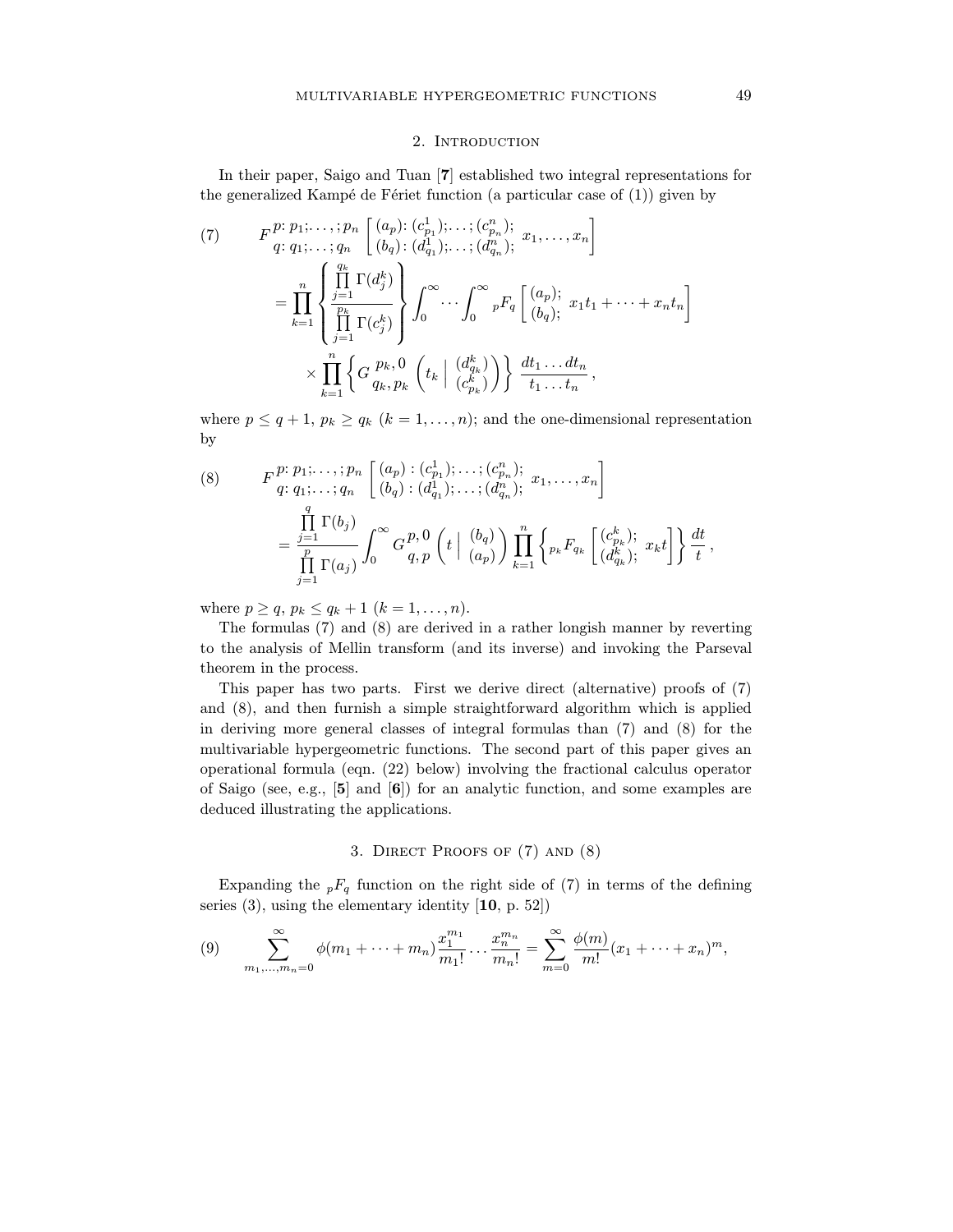and interchanging the order of summation and integration (formally), we have

$$
\text{R.H.S. of (7)} = \sum_{m_1, \dots, m_n=0}^{\infty} \frac{\prod_{j=1}^{p} (a_j) \sum_{k=1}^n m_k}{\prod_{j=1}^{q} (b_j) \sum_{k=1}^n m_k} \prod_{k=1}^n \left\{ \frac{x_k^{m_k}}{m_k!} \right\}
$$
\n
$$
\times \int_0^{\infty} \cdots \int_0^{\infty} \prod_{k=1}^n \left\{ t_k^{m_k-1} G_{q_k, p_k}^{p_k, 0} \left( t_k \mid \frac{(d_k^k)}{(c_{p_k}^k)} \right) \right\} dt_1 \dots dt_n.
$$

Appealing to the Mellin transforms of the Meijer's *G*-function [3, p. 728, eqn. (9)], we are lead to the formula (7) as a consequence of the definition (1).

Similarly, for proving (8) directly, we expand each function  $p_k F_{q_k}$   $(k = 1, \ldots, n)$ on the right side, invert the order of summation and integration, and apply the recult  $\begin{bmatrix} 9 & 798 & 600 \\ 0 & 300 & 0 \end{bmatrix}$  to summation at the recult  $\begin{bmatrix} 9 \end{bmatrix}$ result  $[3, p. 728, \frac{p}{211}, \frac{p}{211}, \frac{p}{211}, \frac{p}{211}, \frac{p}{211}, \frac{p}{211}, \frac{p}{211}, \frac{p}{211}, \frac{p}{211}, \frac{p}{211}, \frac{p}{211}, \frac{p}{211}, \frac{p}{211}, \frac{p}{211}, \frac{p}{211}, \frac{p}{211}, \frac{p}{211}, \frac{p}{211}, \frac{p}{211}, \frac{p}{211}, \frac{p}{211}, \frac{p}{211}, \frac{p}{$ 

### 4. Generalizations of (7) and (8)

 $\frac{1}{\sqrt{2}}$  view to demonstration of the algorithm used in  $\frac{1}{\sqrt{2}}$  and  $\frac{1}{\sqrt{2}}$  and  $\frac{1}{\sqrt{2}}$  are function of multipeniphle alizations of the integral representations  $(0)$  and  $(8)$ , we first define a multivariable function.<br>Suppose a function  $f(z_1,...,z_n)$  is analytic in the domain  $D = D_1 \times D_2 \times ...$ 

 $S_n$   $\left\{x \in D, i = 1, \ldots, n\right\}$  is analytic in the domain  $D_n(x) \in D$  ,  $i = 1, \ldots, n$  $\mathbb{P}^{\{x, y\}} = \mathbb{P}^{\{x, y\}}$  is the power series expansion of power series expansion of power series expansion of  $\mathbb{P}^{\{x, y\}}$ 

(11) 
$$
f(z_1,...,z_n) = \sum_{m_1,...,m_n=0}^{\infty} C(m_1,...,m_n) z_1^{m_1} ... z_n^{m_n},
$$

where  $|z_i| < R_i$   $(R_i > 0, i \in \{1, ..., n\})$ , and  $C(m_1, ..., m_n)$  is a bounded sequence of real (or complex) numbers.

 $\sigma$  real (or complete) numbers.  $\mathcal{L}_{\text{F}}$  is a superior  $\mathcal{L}_{\text{F}}$  (i.e.,  $\mathcal{L}_{\text{F}}$  ), i.e.,  $\mathcal{L}_{\text{F}}$  ,  $\mathcal{L}_{\text{F}}$  ,  $\mathcal{L}_{\text{F}}$  ,  $\mathcal{L}_{\text{F}}$  ,  $\mathcal{L}_{\text{F}}$  ,  $\mathcal{L}_{\text{F}}$  ,  $\mathcal{L}_{\text{F}}$  ,  $\mathcal{L}_{\text{F}}$  ,  $\mathcal{L}_{\text{F}}$  ,  $\mathcal{$  $\mathbf{b}$  sides by

$$
\prod_{k=1}^n\left\{t_k^{-1}H\frac{p_k,0}{q_k,p_k}\left[t_k\bigm| \begin{array}{c}\{d_{q_k}^k,\delta_{q_k}^k\}\\\{c_{p_k}^k,\gamma_{p_k}^k\}\end{array}\right]\right\}.
$$

Then the repeated  $(n$ -fold) integration of the resulting equation between the limits 0 to  $\infty$ , and use of the Mellin transform of the *H*-function [3, p. 729, eqn.  $(11)$  (with the assumption of the change in the order of summation and eque (11)] (with the assumption of the change in the charge is summation and  $\sum_{i=1}^{n}$  readily  $\sum_{i=1}^{n}$ 

(12) 
$$
\int_0^{\infty} \cdots \int_0^{\infty} \prod_{k=1}^n H \frac{p_k, 0}{q_k, p_k} \left[ t_k \mid \frac{\{d_{q_k}^k, \delta_{q_k}^k\}}{\{c_{p_k}^k, \gamma_{p_k}^k\}} \right] f(t_1 x_1, \ldots, t_n x_n) \frac{dt_1 \ldots dt_n}{t_1 \ldots t_n}
$$

$$
= \sum_{m_1, \ldots, m_n=0}^{\infty} C(m_1, \ldots, m_n) \prod_{k=1}^n \left\{ \frac{\prod_{j=1}^{p_k} \Gamma(c_j^k + \gamma_j^k m_k)}{\prod_{j=1}^{q_k} \Gamma(d_j^k + \delta_j^k m_k)} x_k^{m_k} \right\},
$$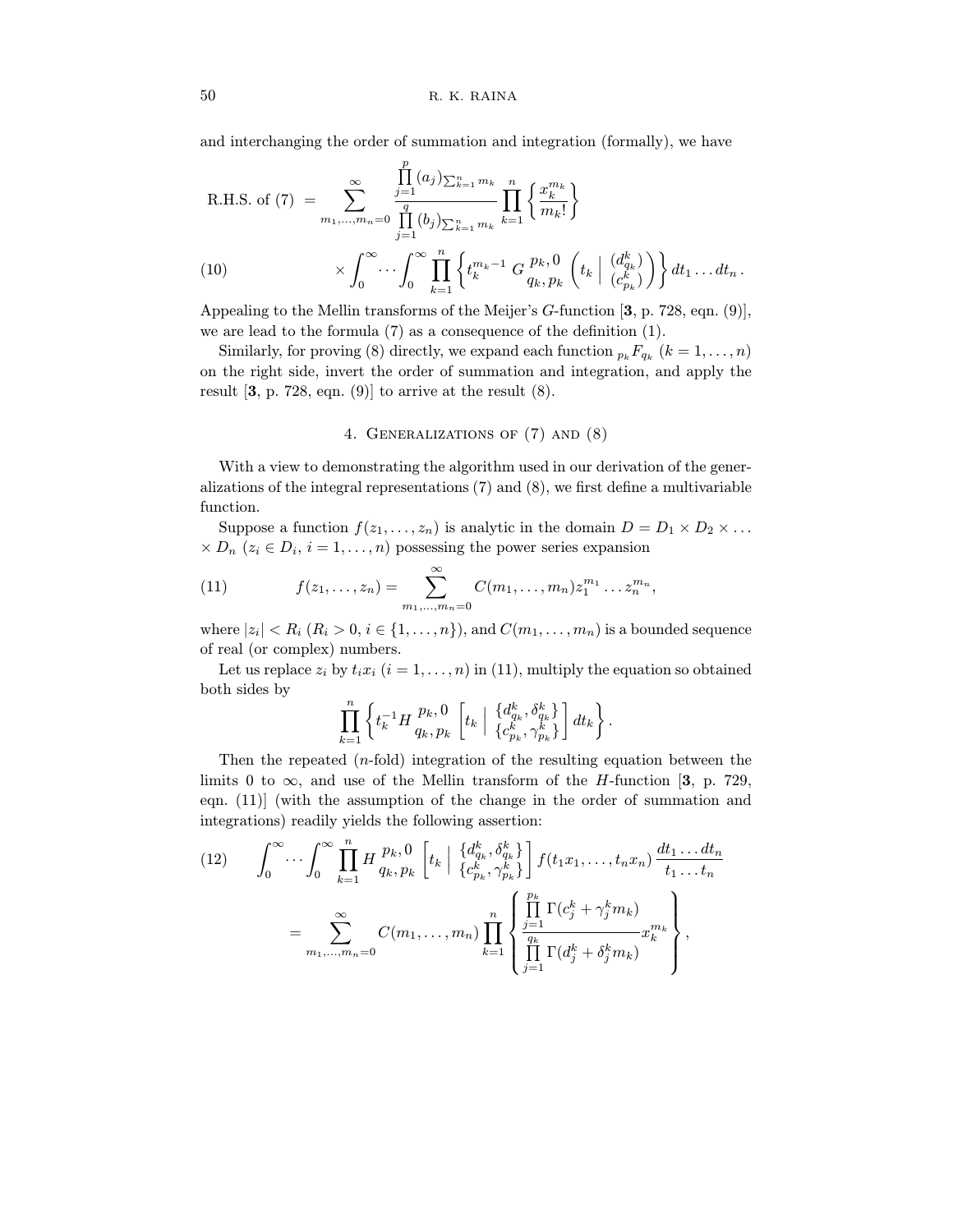where  $p_k \ge q_k$ ,  $\text{Re}(c_j) > 0$ ,  $\gamma_j > 0$   $(j = 1, ..., p_k)$ , and  $o_j > 0$   $(j = 1, ..., q_k)$ ,<br> $\forall k = 1$  are such that both the prophete of (12) oviet

 $P_{\text{recooding with the same stream and located above, we}$ Proceeding with the same steps as indicated above, we would also be led to the following result:

(13) 
$$
\int_0^{\infty} H_{q,p}^{p,0} \left[ t \mid \frac{\{b_q, \beta_q\}}{\{a_p, \alpha_p\}} \right] f(x_1 t^{h_1}, \dots, x_n t^{h_n}) \frac{dt}{t}
$$

$$
= \sum_{m_1, \dots, m_n=0}^{\infty} C(m_1, \dots, m_n) \frac{\prod_{j=1}^p \Gamma(a_j + \alpha_j \sum_{k=1}^n h_k m_k)}{\prod_{j=1}^q \Gamma(b_j + \beta_j \sum_{k=1}^n h_k m_k)} \prod_{k=1}^n x_k^{m_k},
$$

 $\theta \ge 0$  (i = 1, ... . . . . ) such that both gides of (12), and the (a) and  $\theta$  $\mathbb{F}$   $\mathbb{F}$   $\mathbb{F}$   $\mathbb{F}$   $\mathbb{F}$   $\mathbb{F}$   $\mathbb{F}$   $\mathbb{F}$   $\mathbb{F}$   $\mathbb{F}$   $\mathbb{F}$   $\mathbb{F}$   $\mathbb{F}$   $\mathbb{F}$   $\mathbb{F}$   $\mathbb{F}$   $\mathbb{F}$   $\mathbb{F}$   $\mathbb{F}$   $\mathbb{F}$   $\mathbb{F}$   $\mathbb{F}$   $\mathbb{F}$   $\mathbb{F}$   $\mathbb{$ If we set

(14) 
$$
C(m_1, ..., m_n) = \frac{\prod_{j=1}^{p} \Gamma(a_j + \sum_{k=1}^{n} m_k)}{\prod_{j=1}^{q} \Gamma(b_j + \sum_{k=1}^{n} m_k) \prod_{j=1}^{n} (m_j)!}
$$

in (12), then in view of definition (1), and identity (9), we get

(15) 
$$
S_{q}^{p} : p_{1}; \ldots; p_{n} \left[ [(a_{p}) : 1, \ldots, 1] : [(c_{p_{1}}^{1}, \gamma_{p_{1}}^{1})] ; \ldots; [(c_{p_{n}}^{n}, (\gamma_{p_{n}}^{n})] ; a_{1}, \ldots, a_{n} \right]
$$

$$
= \int_{0}^{\infty} \cdots \int_{0}^{\infty} {}_{p}F_{q} \left[ (b_{q}) : 1, \ldots, 1 \right] : [(d_{q_{1}}^{1}, \delta_{q_{1}}^{1})] ; \ldots; [(d_{q_{n}}^{n}), (\delta_{q_{n}}^{n})] ; a_{1}, \ldots, a_{n} \right]
$$

$$
\times \prod_{k=1}^{n} H_{q_{k}, p_{k}}^{p_{k}, 0} \left[ t_{k} \mid \left\{ d_{q_{k}}^{k}, \delta_{q_{k}}^{k} \right\} \right] \frac{dt_{1} \ldots dt_{n}}{t_{1} \ldots t_{n}},
$$

where  $p \le q + 1$ ,  $p_k \ge q_k$ ,  $\gamma_j > 0$   $(j = 1, ..., p_k)$ ,  $o_j > 0$   $(j = 1, ..., q_k)$ ,

 $\overline{N}_{\text{out}}$   $\overline{w}_{\text{out}}$  $\mathbf{r}$  we put the sequence put the sequence of  $\mathbf{r}$ 

(16) 
$$
C(m_1, \ldots, m_n) = \prod_{k=1}^n \left\{ \frac{\prod_{j=1}^{p_k} \Gamma(c_j^k + \gamma_j^k m_k)}{m_k! \prod_{j=1}^{q_k} \Gamma(d_j^k + \delta_j^k m_k)} \right\},
$$

 $\alpha_j = 1$   $(j = 1, ..., p), \beta_j = 1$   $(j = 1, ..., q)$  in (13), then we have by virtue of (1) the following result:

$$
(17) \quad S_{q}^{p} : p_{1}; \ldots; p_{n} \left[ [(a_{p}) : h_{1}, \ldots, h_{n}] : [(c_{p_{1}}^{1}), \gamma_{p_{1}}^{1})]; \ldots; [(c_{p_{n}}^{n}), (\gamma_{p_{n}}^{n})]; \ x_{1}, \ldots, x_{n} \right] = \int_{0}^{\infty} G_{q, p}^{p, 0} \left( t \mid {b_{q}} \choose{a_{p}} \right) \prod_{k=1}^{n} \left\{ p_{k} \Psi q_{k} \left[ (c_{1}^{k}, \gamma_{1}^{k}), \ldots; (c_{p_{k}}^{k}, \gamma_{p_{k}}^{k}); \ x_{k} t^{h_{k}} \right] \right\} \frac{dt}{t},
$$

,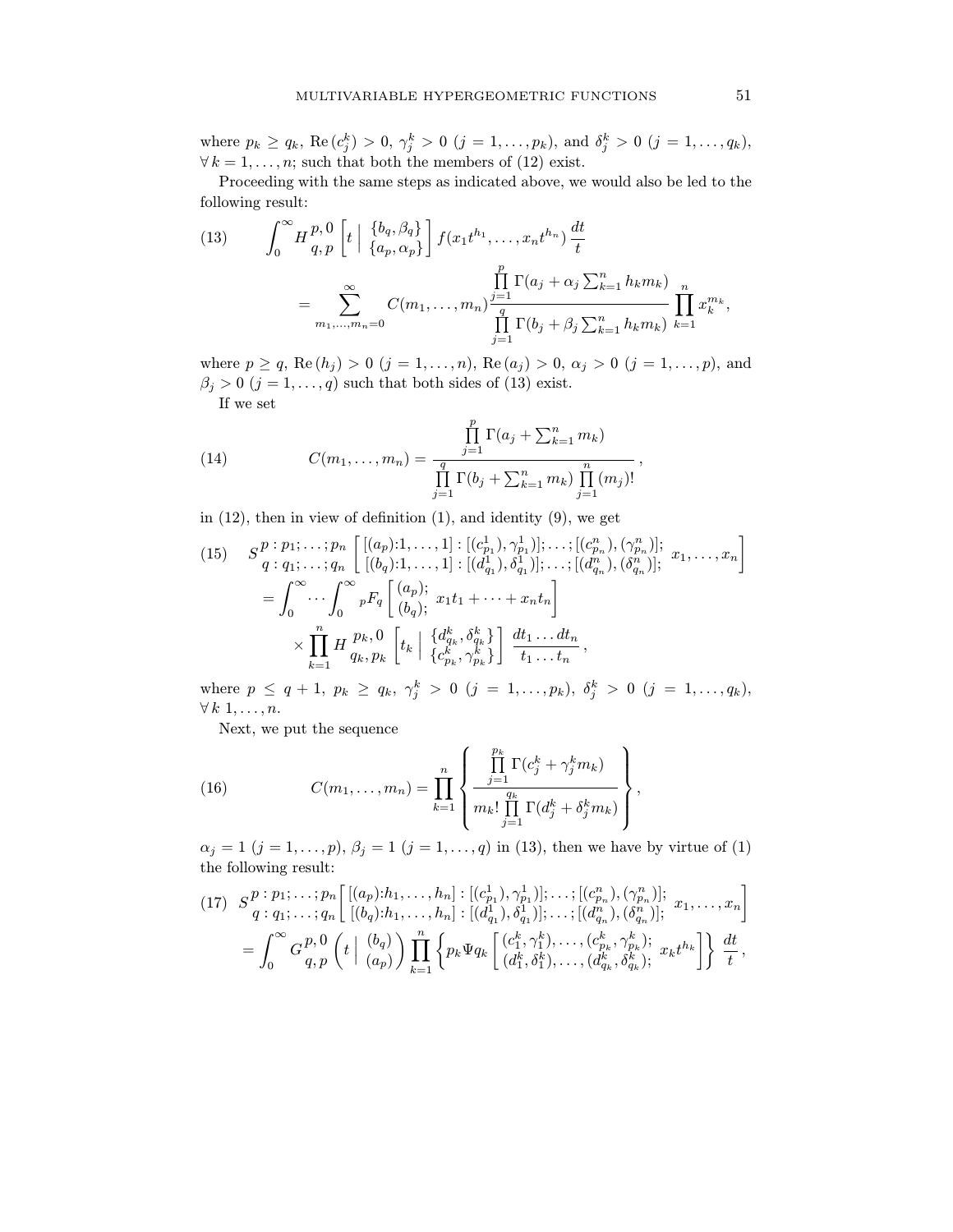where  $n_i > 0$  ( $i = 1, ..., n$ ),  $\gamma_j > 0$  ( $j = 1, ..., p_k$ ),  $\sigma_j > 0$  ( $j = 1, ..., q_k$ ),<br>  $1 + \sum_{j=1}^{q_k} \delta_j^k - \sum_{j=1}^{p_k} \gamma_j^k \ge 0$ ,  $\forall k \in \{1, ..., n\}$ .<br>
It move be noted that the integral representations (7) and (8) are receiverable

It may be noted that the integral representations (7) and (8) are recoverable from our formulas (15) and (17), respectively, in the special case when  $\gamma_j$ <br> $(i-1, ..., k-1 (i-1, ..., k-1 (i-1, ..., k-1)$  $j =$  $(j = 1, \ldots, p_k), \, o_j = 1 \; (j = 1, \ldots, q_k), \, \text{and} \; n_i = 1 \; (i = 1, \ldots, n).$ 

### 5. Operational Formulas

gives enter  $I^{\alpha,\beta,\eta}$  which is defined by (see [5, p. 15] and [6, p. 52]) calculus operator  $I_{0,x}^{\pi,\pi,\eta}$  which is defined by (see [5, p. 15] and [6, p. 53])

(18) 
$$
I_{0,x}^{\alpha,\beta,\eta}f(x) = \frac{x^{-\alpha-\beta}}{\Gamma(\alpha)} \int_0^x (x-t)^{\alpha-1} F\left(\alpha+\beta,-\eta;\alpha;1-\frac{t}{x}\right) f(t) dt,
$$

where Re  $(\alpha) > 0$ ,  $\beta$  and  $\eta$  are complex numbers, the *F*-function is the Gauss's function which is a special case of (3). Final which is a special case of (3).

 $\hat{I}(\alpha) = \alpha$ , then

(19) 
$$
I_{0,x}^{\alpha,\beta,\eta}f(x) = \frac{d^n}{dx^n} I_{0,x}^{\alpha+n,\beta-n,\eta-n}f(x),
$$

provided that n is a positive integer such that

$$
-\mathrm{Re}\left(\alpha\right)
$$

 $\frac{1}{2}$  Kober (FK) freetianal calculus operators. Indeed, for  $\beta = -\alpha$  (18) gives  $\text{EVAL}$  fractional calculus operators. Indeed, for β =  $\text{EVAL}$ ,  $\text{EVAL}$ the R-L operator

(20) 
$$
R_{0,x}^{\alpha}f(x) = I_{0,x}^{\alpha,-\alpha,\eta}f(x) = \frac{1}{\Gamma(\alpha)} \int_0^x (x-t)^{\alpha-1} f(t) dt,
$$

and, for  $\beta = 0$ , (18) yields the E-K operator

(21) 
$$
E_{0,x}^{\alpha,\eta}f(x) = I_{0,x}^{\alpha,0,\eta}f(x) = \frac{x^{-\alpha-\eta}}{\Gamma(\alpha)} \int_0^x (x-t)^{\alpha-1} t^{\eta} f(t) dt.
$$

For an analytic function  $f(z_1, \ldots, z_n)$  defined by (11), we have the following operational formula involving the fractional calculus operator (18) for a real variable  $\epsilon$  and campler variables  $\epsilon$  $x$  and complex variables  $x_1, \ldots, x_n$ .

Theorem. Corresponding to the sequence C(m1, . . . , mn), let the function  $f(\cdot, 1, \ldots, \cdot, h)$  be defined by  $(-1)$ , then

,

(22) 
$$
T\{f(xz_1,\ldots,xz_n)\} = x^{\beta_p - 1} \sum_{m_1,\ldots,m_n=0}^{\infty} C(m_1,\ldots,m_n)
$$

$$
\times \prod_{j=1}^p \left\{ \frac{\Gamma(\alpha_j + M)\Gamma(\beta_j + \mu_j + M)}{\Gamma(\beta_j + M)\Gamma(\alpha_j + \lambda_j + \mu_j + M)} (xz_j)^{m_j} \right\}
$$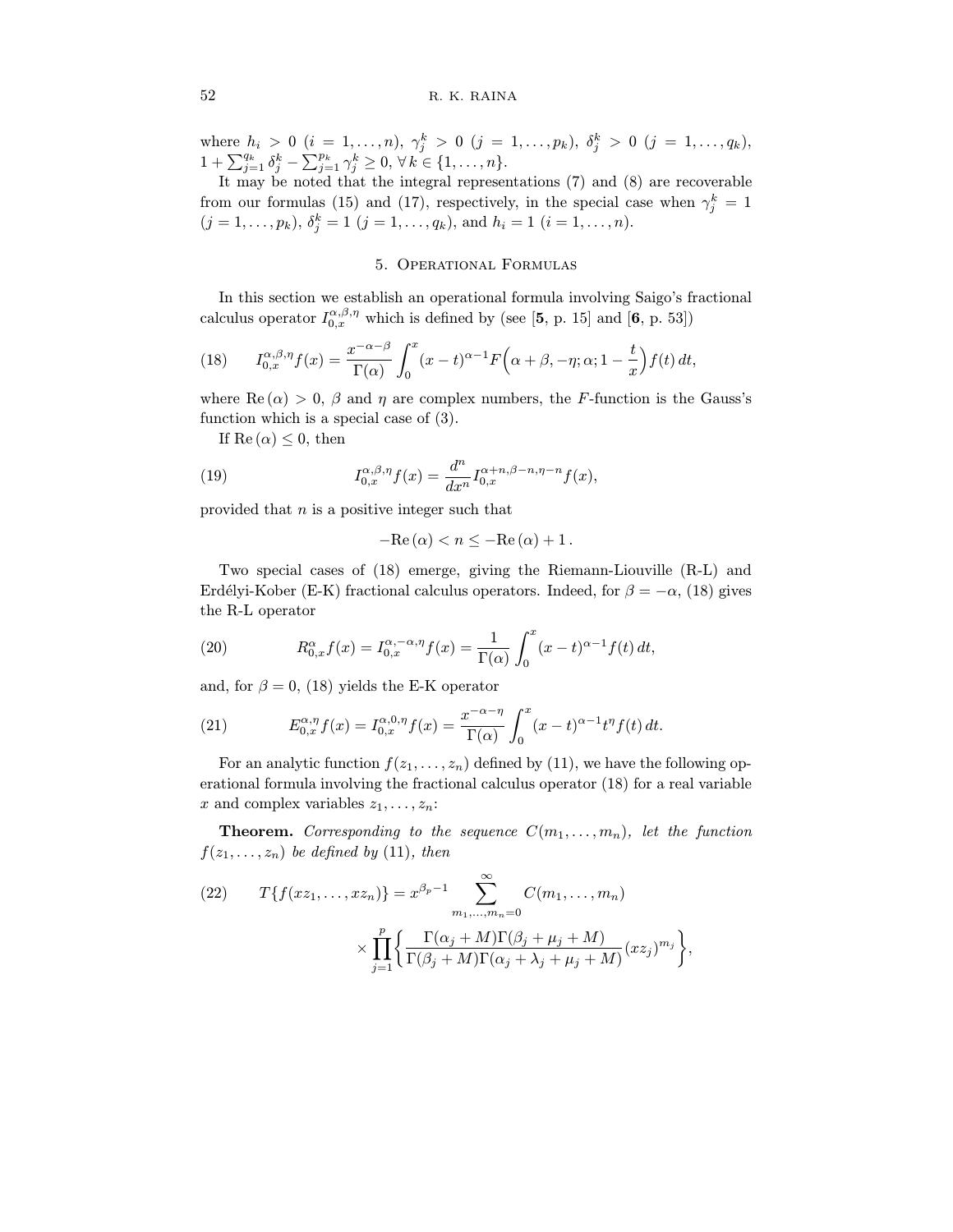where  $\text{Re}(x_j) > 0$ ,  $\text{Re}(y_j + p_j) > 0$  (j = 1, ..., p), max $\text{Im}(x_1, \ldots, x_n)$   $\text{Im}(x_n) > 0$ ,

(23) 
$$
T = I_{0,x}^{\lambda_p, \alpha_p - \beta_p, \mu_p} x^{\alpha_p - \beta_{p-1}} \dots I_{0,x}^{\lambda_2, \alpha_2 - \beta_2, \mu_2} x^{\alpha_2 - \beta_1} I_{0,x}^{\alpha_1, \alpha_1 - \beta_1, \mu_1} x^{\alpha_1 - 1},
$$

such that both sides of  $(22)$  exist, and

$$
(24) \t\t\t\t M = m_1 + \cdots + m_n.
$$

 $\beta$  is a set of defining equations (1) and (2), we have  $\beta$  and  $\beta$  $z_i$  by  $z_i$  (i =  $i$ , . . . . , . . . ):

(24a) 
$$
T\{f(xz_1,...,xz_n)\} = T\left\{\sum_{m_1,...,m_n=0}^{\infty} C(m_1,...,m_n)x^M \prod_{i=1}^p z_i^{m_i}\right\}
$$

$$
= \sum_{m_1,...,m_n=0}^{\infty} C(m_1,...,m_n) \prod_{i=1}^p z_i^{m_i} T\{x^M\},
$$

under of course the assumptions stated with  $(11)$ , and with the above theorem, permitting the interchange in the order of the multiple summation and fractional permitting the interchange in the create or the multiple summation and fractional differential energy  $I^{\alpha,\beta,\eta}$ ,  $T$  and M being defined by (92) and (94), reconceively. differential operator  $I_{0,x}^{(m)}$ ; T and M being defined by (23) and (24), respectively.

Applying the known formula [5, p. 16, Lemma 1]:

(25) 
$$
I_{0,x}^{\alpha,\beta,\eta}x^{\lambda} = \frac{\Gamma(1+\lambda)\Gamma(1+\lambda-\beta+\eta)}{\Gamma(1+\lambda-\beta)\Gamma(1+\lambda+\alpha+\eta)}x^{\lambda-\beta},
$$

 $\text{Re}(\lambda) > \max[0, \text{Re}(\beta - \eta)] - 1$ , succesively p times on the right of (24a), we arrive at (22).

 $\frac{1}{2}$  $\mathbf{P} \cdot \mathbf{P} \cdot \mathbf{P} \cdot \mathbf{P} \cdot \mathbf{P} \cdot \mathbf{P} \cdot \mathbf{P} \cdot \mathbf{P} \cdot \mathbf{P} \cdot \mathbf{P} \cdot \mathbf{P} \cdot \mathbf{P} \cdot \mathbf{P} \cdot \mathbf{P} \cdot \mathbf{P} \cdot \mathbf{P} \cdot \mathbf{P} \cdot \mathbf{P} \cdot \mathbf{P} \cdot \mathbf{P} \cdot \mathbf{P} \cdot \mathbf{P} \cdot \mathbf{P} \cdot \mathbf{P} \cdot \mathbf{P} \cdot \mathbf{P} \cdot \mathbf{P} \cdot \mathbf{$ of R-L operators gives

(26) 
$$
R_{0,x}^{\beta_p - \alpha_p} x^{\alpha_p - \beta_{p-1}} \dots R_{0,x}^{\beta_2 - \alpha_2} x^{\alpha_2 - \beta_1} R_{0,x}^{\beta_1 - \alpha_1} x^{\alpha_1 - 1} \{f(xz_1, \dots, xz_n)\}
$$

$$
= x^{\beta_p - 1} \sum_{m_1, \dots, m_n = 0}^{\infty} C(m_1, \dots, m_n) \prod_{i=1}^p \frac{\Gamma(\alpha_i + M)}{\Gamma(\beta_i + M)} (xz_i)^{m_i},
$$

Where Re  $(a_i)$  is  $(1, ..., p)$ , and  $M = \infty$  given by  $(-1)$ .<br>On the other hand if  $\beta_i = \alpha_i (i-1, ..., p)$  in (22). the  $\sum_{i=1}^{n} \frac{1}{i} \sum_{i=1}^{n} \frac{1}{i} \sum_{j=1}^{n} \frac{1}{i} \sum_{j=1}^{n} \frac{1}{i} \sum_{j=1}^{n} \frac{1}{i} \sum_{j=1}^{n} \frac{1}{i} \sum_{j=1}^{n} \frac{1}{i} \sum_{j=1}^{n} \frac{1}{i} \sum_{j=1}^{n} \frac{1}{i} \sum_{j=1}^{n} \frac{1}{i} \sum_{j=1}^{n} \frac{1}{i} \sum_{j=1}^{n} \frac{1}{i} \sum_{j=1}^{n} \frac{1}{i$ 

(27) 
$$
E_{0,x}^{\lambda_p,\mu_p} x^{\alpha_p - \alpha_{p-1}} \dots E_{0,x}^{\lambda_2,\mu_2} x^{\alpha_2 - \alpha_1} E_{0,x}^{\lambda_1,\mu_1} x^{\alpha_1 - 1} \{f(xz_1,\dots,xz_n)\}
$$

$$
= x^{\alpha_p - 1} \sum_{m_1,\dots,m_n=0}^{\infty} C(m_1,\dots,m_n)
$$

$$
\times \prod_{j=1}^p \left\{ \frac{\Gamma(\alpha_j + \mu_j + M)}{\Gamma(\alpha_j + \lambda_j + \mu_j + M)} (xz_j)^{m_j} \right\},
$$

where Re  $(\alpha_j + \mu_j) > 0$   $(j = 1, \ldots, p)$ , and M is given by (24).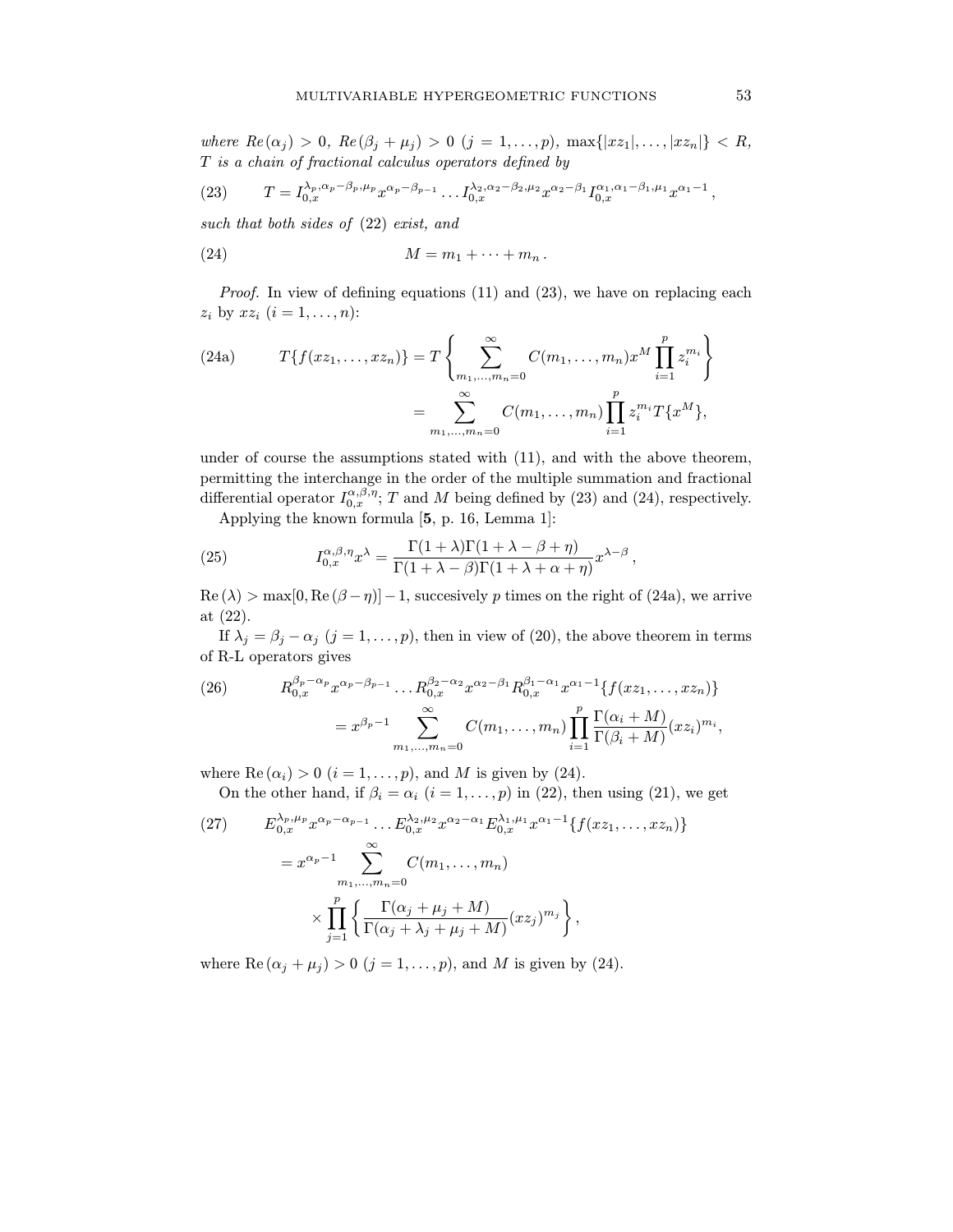By letting  $z_i \to 0$   $(i = 2, \ldots, n)$  in (26), and putting

$$
C(m_1,0,\ldots,0)=(-m)_{m_1}/m_1!\qquad (m\text{ is a positive integer}),
$$

so that

$$
f(xz_1,0,\ldots,0)=(1-xz_1)^m\,,
$$

we receive the formula of Misra [2]. It may also be observed that when  $p = 1$ , then (26) would evidently correspond to the result due to Raina [4, p. 185, Corollary 1].

Lastly, we consider deducing certain examples illustrating the usefulness of the  $\mathbb{R}^n$  and  $\mathbb{R}^n$  and  $\mathbb{R}^n$  and usefulness of the usefulness of the usefulness of the usefulness of the usefulness of the usefulness of the usefulness of the usefulness of the usefulness of the usefulness of  $\mathbf{r}$  for all  $\mathbf{r}$  formula  $(22)$ .

Example 1. Put

(28) 
$$
C(m_1, ..., m_n) = \prod_{j=1}^n \left\{ \frac{(\gamma_j)}{(m_j)!} \right\},
$$

in  $(22)$ , so that

(29) 
$$
f(xz_1,...,xz_n) = \prod_{j=1}^n (1-xz_j)^{-\gamma_j},
$$

then in terms of the generalized Kampé de Fériet function,  $(22)$  gives

(30) 
$$
T\left\{\prod_{j=1}^{n}(1-xz_j)^{-\gamma_j}\right\} = \Omega x^{\beta_p-1}F\frac{2p:1;\ldots,1}{2p:0;\ldots;0}
$$

$$
\left[\frac{(\alpha_p),(\beta_p+\mu_p))}{(\beta_p),(\alpha_p+\lambda_p+\mu_p);\ldots;\ldots;\vdots,xz_1,\ldots,xz_n}\right],
$$

where

(31) 
$$
\Omega = \prod_{j=1}^{p} \left\{ \frac{\Gamma(\alpha_j) \Gamma(\beta_j + \mu_j)}{\gamma(\beta_j) \Gamma(\alpha_j + \lambda_j + \mu_j)} \right\}
$$

The formula of Saigo and Raina [6, p. 56, eqn. (2.5)] is at once obtainable from  $(30)$  when  $p = 1$ .

Example 2. Let us set

(32) 
$$
C(m_1,...,m_n) = (\alpha_n)_M \prod_{j=1}^n \left\{ \frac{(\gamma_j)_{m_j}}{(\rho_j)_{m_j}(m_j)!} \right\},
$$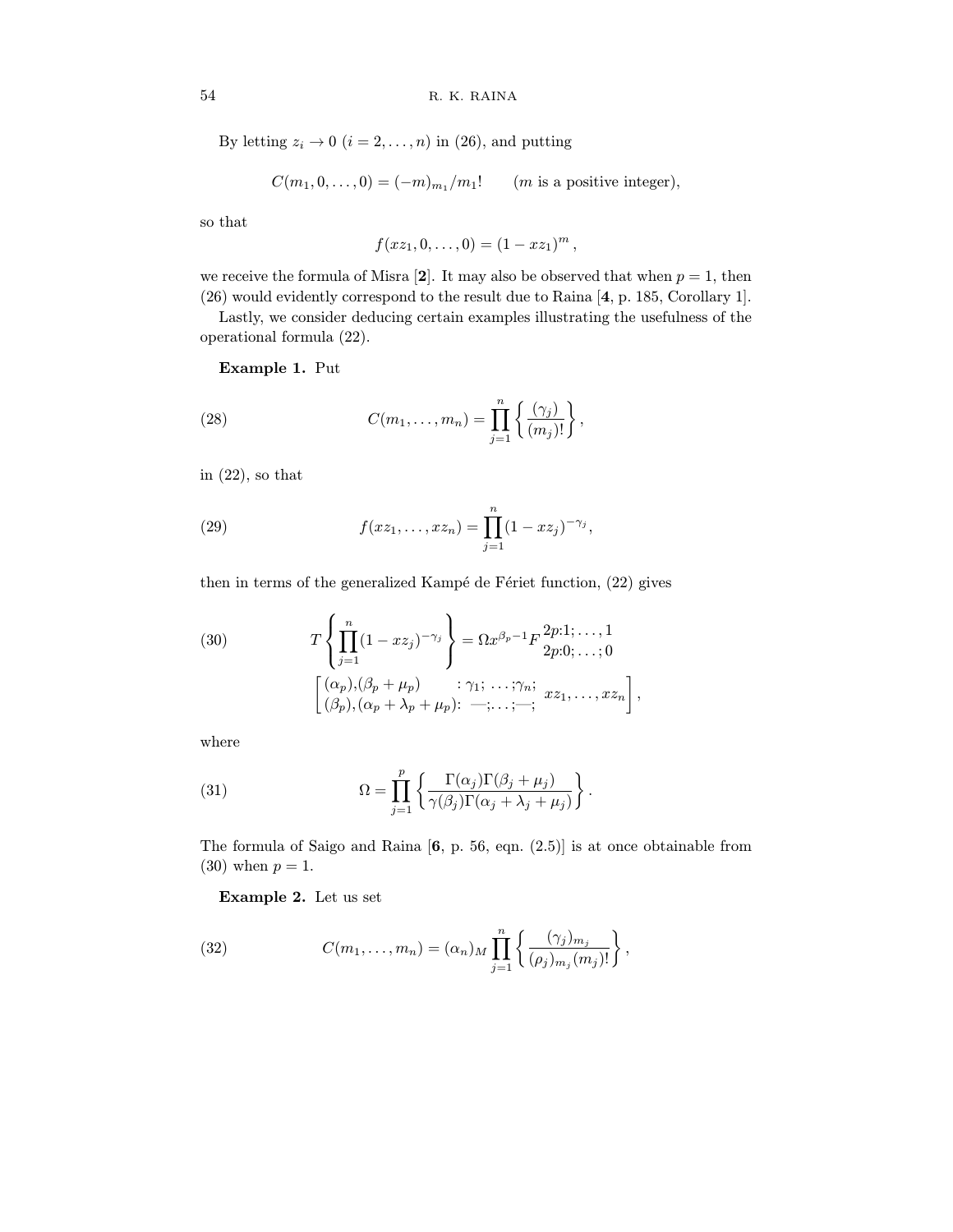the Lauricella function  $F_A^{(n)}$ :

$$
(33)
$$

$$
T\{F_A^{(n)}[\alpha, \gamma_1, \ldots, \gamma_n; \mu_1, \ldots, \mu_n; x z_1, \ldots, x z_n]\} = \Omega x^{\beta_p - 1} F \frac{2p + 1; 1; \ldots; 1}{2p} \quad (1; \ldots; 1)
$$
  

$$
\left[ \begin{array}{ll} (\alpha_p), (\beta_p + \mu_p), \alpha & \vdots \gamma_1; \ldots; \gamma_n; \\ (\beta_p), (\alpha_p + \lambda_p + \mu_p); \rho_n; \ldots; \rho_n; & \vdots \end{array} \right],
$$

where Re  $(\alpha_j) > 0$ , Re  $(\beta_j + \mu_j) > 0$   $(j = 1, \ldots, p)$ ,  $|xz_1 + \cdots + zz_n| < 1$ , and  $\Omega$  is given by (31).

Example 3. If we set the sequence

(34) 
$$
C(m_1,...,m_n) = \frac{(\alpha)_M}{(\mu)_M} \prod_{j=1}^n \left\{ \frac{(\sigma_j)_{m_j}}{(m_j)!} \right\},
$$

formula involving Lauricella function  $F_D^{(n)}$  and the Kampé de Fériet function of n

(35) 
$$
T\{F_D^{(n)}[\alpha, \sigma_1, \dots, \sigma_n; \mu; x z_1, \dots, x z_n]\} = \Omega x^{\beta_p - 1} F \frac{2p + 1:1; \dots; 1}{2p + 1:0; \dots; 0}
$$

$$
\begin{bmatrix}\n(\alpha_p), (\beta_p + \mu_p), \alpha & \vdots \sigma_1; \dots; \sigma_n; & x z_1, \dots, x z_n \\
(\beta_p), (\alpha_p + \lambda_p + \mu_p), \mu; \dots; \dots; \dots; & \vdots\n\end{bmatrix},
$$

where Re  $(\alpha_j) > 0$ , Re  $(\beta_j + \mu_j) > 0$   $(j = 1, \ldots, p)$ , max $\{|xz_i|\} < 1$ , for  $i = 1, \ldots, n$ , and  $\Omega$  is given by (31).

On replacing  $z_k$  by  $z_k/\alpha$ ,  $\sigma_k$  by  $-r_k$ , for all  $k = 1, ..., n$  in (35), and letting  $|\alpha| \to \infty$ , we are led to the operational formula for the generalized Laguerre  $\frac{1}{\sqrt{2}}$  are are led to the operational formula for the generalized Laguerre  $\mathbf{p} \cdot \mathbf{y}$  and several variables ([10, p. 464]),

(36) 
$$
T\{L_{r_1,\dots,r_n}^{(\mu)}(xz_1,\dots,xz_n)\} = \Omega x^{\beta_p - 1} \frac{(1+\mu)_{r_1+\dots+r_n}}{r_1! \dots r_n!} F \frac{2p}{2p+1:0;\dots;0}
$$

$$
\begin{bmatrix}\n(\alpha_p), (\beta_p + \mu_p) & \dots -r_1; \dots; -r_n; \\
(\beta_p), (\alpha_p + \lambda_p + \mu_p), \mu + 1; -; \dots; -; & xz_1, \dots, xz_n\n\end{bmatrix},
$$

where  $\Omega$  is given by (31).

Acknowledgements. The author expresses his sincerest thanks to referee for suggestions.